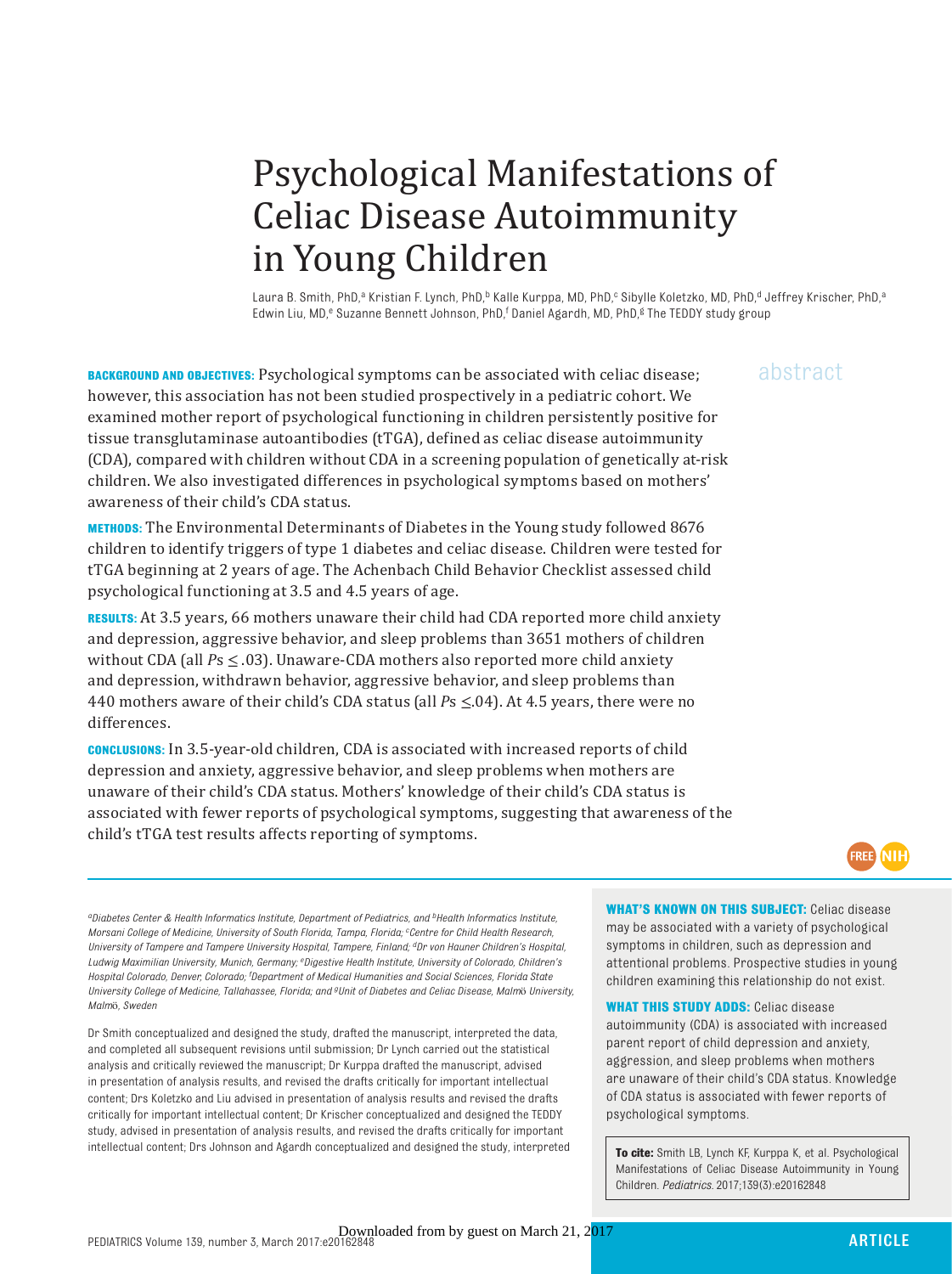Celiac disease may present with a wide range of clinical symptoms, including gastrointestinal difficulties (eg, loose stools, abdominal discomfort) and extraintestinal symptoms (eg, poor growth, anemia). $1,2$  The condition may also cause psychological manifestations such as depression, cognitive impairment, sleep problems, and attention deficits. 3–5 Although the etiology remains to be confirmed, psychological symptoms may be the result of nutrient malabsorption or increased levels of proinflammatory cytokines affecting mental and emotional functioning.<sup>6</sup>

For children with celiac disease autoimmunity (CDA), defined as being persistently positive for tissue transglutaminase autoantibodies (tTGA), parent report of physical symptoms of celiac disease is age dependent.<sup>7</sup> We previously reported that when unaware of their child's CDA status, parents of 2- and 3-yearold children were more likely to report physical symptoms related to celiac disease at the time of CDA seroconversion than parents of same age children without CDA. However, there was no difference in parent report of physical symptoms in CDA versus no CDA 4-year-old children. We also found that parents reported more physical symptoms associated with celiac disease after they were informed the child had tested positive for tTGA, suggesting that awareness of the child's tTGA test results affects the reporting of symptoms.<sup>7</sup> To our knowledge, no studies have examined the psychological symptoms associated with celiac disease in children screened for tTGA positivity in a similar manner.

The Environmental Determinants of Diabetes in the Young (TEDDY) is an international study investigating environmental factors associated with type 1 diabetes (T1D) and celiac disease.<sup>7,8</sup> TEDDY children are at elevated genetic risk for

T1D and celiac disease and are prospectively followed from birth up to 15 years of age with an extensive array of biologic, psychological, and environmental measures. This longitudinal study offered the opportunity to prospectively examine maternal reports of psychological functioning in preschool-aged children with CDA, when mothers were unaware or aware of the child's CDA status.

### **METHODS**

#### **The TEDDY Study**

TEDDY is a natural history study designed to identify environmental triggers of T1D autoimmunity or onset and celiac disease in genetically at-risk children. TEDDY children were identified at 6 centers (United States: Colorado, Georgia/ Florida, and Washington; Finland, Germany, and Sweden).<sup>9</sup> Infants were screened at birth via HLA antigen genotyping, and families of HLA antigen-eligible children were enrolled before 4.5 months of age. Families were recruited from the general population and from a subset of those with a first-degree relative (FDR) with T1D. After enrollment, families participate in clinic visits every 3 months during the first 4 years of the child's life and every 6 months thereafter, for those without islet autoantibodies, up to the age of 15 years or until the development of T1D. Children with islet autoantibodies continued to attend quarterly visits. A variety of data are collected at study visits, including biological samples (eg, blood, saliva), records of the child's diet, illnesses, and life stressors and parent report of child psychosocial functioning. The study was approved by each center's institutional review board and is regularly monitored by an expert external evaluation committee.

#### **Screening for tTGA**

TEDDY children are screened annually for tTGA levels beginning at 2 years of age. Samples are analyzed at 2 laboratories and classified as positive or negative as previously described. $7,10$ Children testing positive for tTGA at the annual screen had their previous serum samples analyzed to determine time of first positive sample. If the annual tTGA sample was positive, participants were retested at the next TEDDY study visit. Children who were tTGA positive for 2 consecutive samples were defined as having CDA. Parents were notified of positive tTGA results after the first positive result. At Colorado, Washington, and Germany sites, parents received a phone call and a follow-up letter. At the Georgia/ Florida site, parents received a letter. In Finland, parents received a phone call and a follow-up discussion at the next study visit. In Sweden, parents were notified at their next study visit.

At all sites, parents of CDA children were given a celiac disease information sheet describing the disease, symptoms, and treatment. Families were told to consult with a local pediatric gastroenterologist for additional evaluation and were given information about family risk for celiac disease. The decision whether and when to undergo an intestinal biopsy to confirm a diagnosis of celiac disease was made by the family and their health care provider; intestinal biopsy was not provided as part of the TEDDY protocol. Consequently, not all TEDDY CDA children had confirmed celiac disease. Our previous work with the TEDDY cohort indicated that of CDA children whose families chose to pursue endoscopy, 84% of children are confirmed to have celiac disease. 7

#### **Study Population**

Of 8676 participants who initially joined the TEDDY study, 4985 completed the psychosocial questionnaire when the child was aged between 3 and 4 years (3.5-year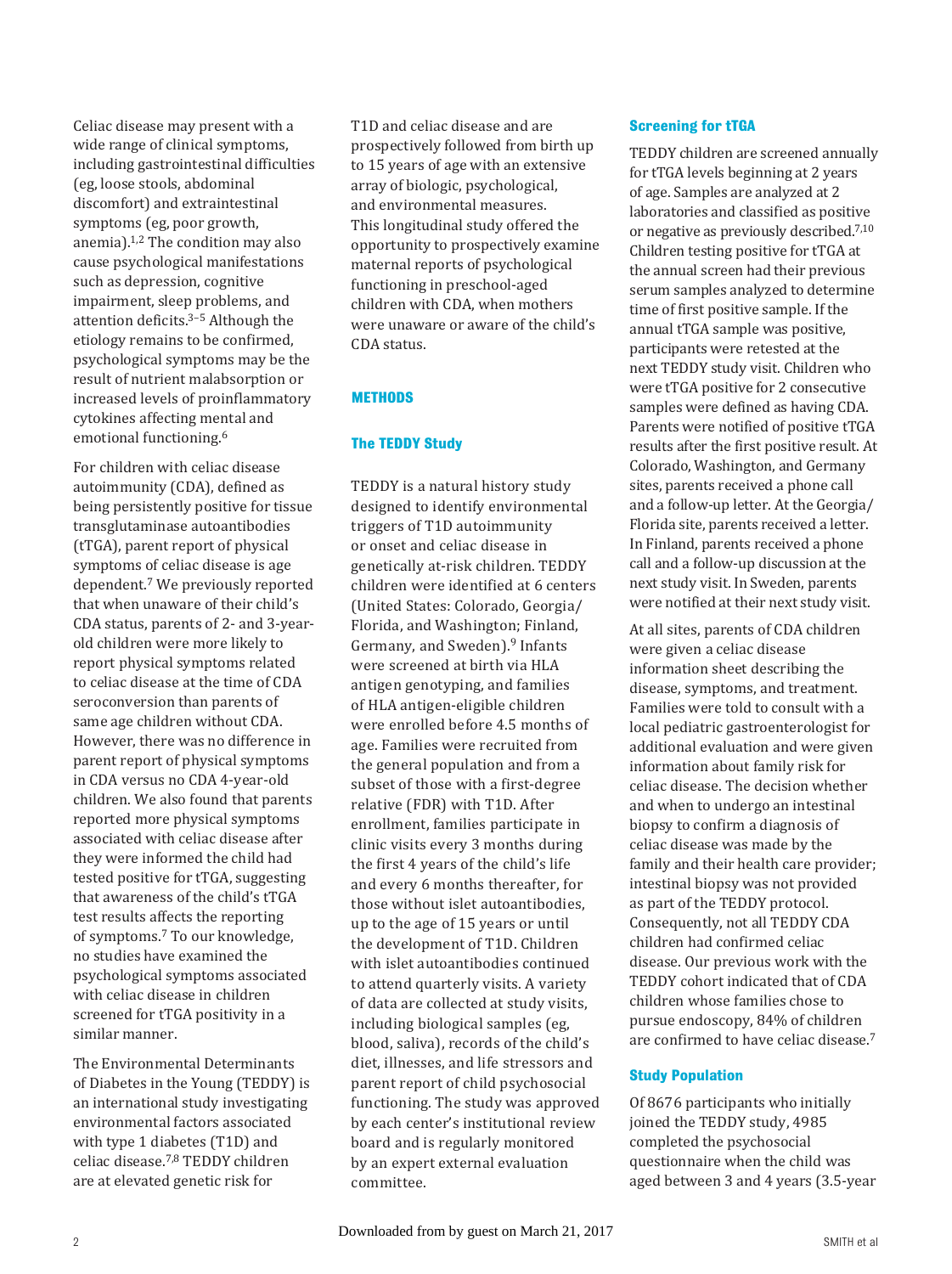questionnaire) and 4562 when child was aged between 4 and 5 years (4.5-year questionnaire). Of these participating children, 677 (3.5 year questionnaire) and 687 (4.5 year questionnaire) were excluded because they tested positive for islet autoantibodies, possibly influencing parent report of their child's psychological functioning, leaving 4308 and 3875 subjects, respectively.

At the time of the 3.5-year questionnaire, 3651 out of 4308 were children without CDA (no-CDA group), 440 out of 4308 were mothers who were already aware their child had CDA (aware-CDA group), and 66 out of 4308 were mothers who were unaware their child was developing CDA (unaware-CDA group). Those excluded from the analyses included 89 out of 4308 children who developed CDA between 3 and 4 years of age but after the questionnaire was completed, 3 out of 4308 children for whom it was unclear whether mother was aware of the child's CDA status, and 59 out of 4308 who had unconfirmed tTGA results. For the aware-CDA group, the child tested positive for tTGA at or before their annual screen at 3.0 years of age, and notification occurred before the 3.5-year questionnaire was completed. Of the children developing CDA between 3 and 4 years of age (*n* = 158), 66 out of 158 mothers were in the unaware-CDA group. This occurred because of either a first positive tTGA test at the same study visit as the psychological questionnaire was completed or a positive test result at the next annual screen (4 years of age) that led to retrospective sampling and determination that the first positive tTGA test occurred before completion of the 3.5-year questionnaire.

At the time of the 4.5-year questionnaire, 3139 out of 3875 were in the no-CDA group and 561 out of 3875 were in the aware-CDA group. Only 40 out of 3875 children were classified in the unaware-CDA group. Of the children who were excluded, 83 out of 3875 had unconfirmed

tTGA results and 52 out of 3875 developed CDA after the completion of the psychological questionnaire. Data used were current as of June 30, 2015, at which time the entire TEDDY cohort had completed the 4.5-year visit and were at least 5 years of age.

#### **Child Psychological Functioning**

Caregivers completed the Achenbach Child Behavior Checklist (CBCL), <sup>11</sup> a well-validated questionnaire designed to measure behavioral and emotional functioning in preschoolers (1.5 to 5 years old) in research and clinical settings. CBCL data were collected at 3.5 and 4.5-year-old visits. The CBCL includes 99 statements describing a variety of child behaviors (eg, "Cries a lot," "Gets into everything"). Parents choose a response (ie, "Not true" = 0, "Somewhat or sometimes true" = 1, "Very true or often true" = 2) to indicate how accurate each statement is for their child in the past 2 months. Seven empirically derived subscale scores (Emotionally Reactive, Anxious/ Depressed, Somatic Complaints, Withdrawn, Sleep Problems, Attention Problems, Aggressive Behavior) and 2 composite scores (Internalizing, Externalizing) are then calculated. Higher scores suggest more difficulties. The CBCL has demonstrated good reliability in past studies. 11 It has been adapted for use in numerous countries, including TEDDY study sites.<sup>12,13</sup> The CBCL can be used in clinical settings as a screen to identify children with possible adjustment problems, $11$  although that was not its purpose in the current investigation. As recommended for research purposes, raw scores were used in analyses to reduce floor effects.<sup>11</sup> In the current sample, >90% of parents who completed the CBCL were mothers.

#### **Statistical Analysis**

Multiple regression was used to identify factors associated with

CDA (country of residence, sex, HLA antigen-DQ status [DQ8, DQ 2/8, or DQ 2/2], and whether the child had an FDR with celiac disease) (Table 1) and CBCL scores (country, maternal age at the child's birth, sex, and whether the child had an FDR with celiac disease) that needed to be controlled in subsequent analyses.

Multiple linear regression was used to determine whether CBCL scores in the unaware-CDA group differed from CBCL scores in the no-CDA group and the aware-CDA group. These analyses were repeated for the 4.5-year time point. In all analyses, other factors associated with CDA and CBCL scores (country, sex, HLA antigen-DQ status, maternal age at the child's birth, and whether the child had an FDR with celiac disease) were controlled. *P* values ≤.05 were considered statistically significant. Analyses were performed in SAS version 9.4 (SAS Institute, Inc, Cary, NC).

#### **RESULTS**

 Table 2 provides CBCL scores for 3.5-year-old children in the no-CDA, unaware-CDA, and aware-CDA groups. Within the aware-CDA group, there were children with biopsyconfirmed celiac disease (*n* = 109 at 3.5 years and *n* = 154 at 4.5 years), children with a biopsy that did not confirm celiac disease (*n* = 24 at 3.5 years and *n* = 30 at 4.5 years), and children who had not yet undergone a biopsy (*n* = 307 at 3.5 years and *n* = 377 at 4.5 years). There were no significant differences in CBCL scores between these groups; therefore, they were combined into 1 aware-CDA group in all analyses.

#### **Maternal Reports of Child Psychological Functioning in Unaware-CDA Group and No-CDA Group**

At 3.5 years of age and after adjustment for other factors associated with CDA and CBCL scores, mothers in the unaware-CDA group (*n* = 66) reported more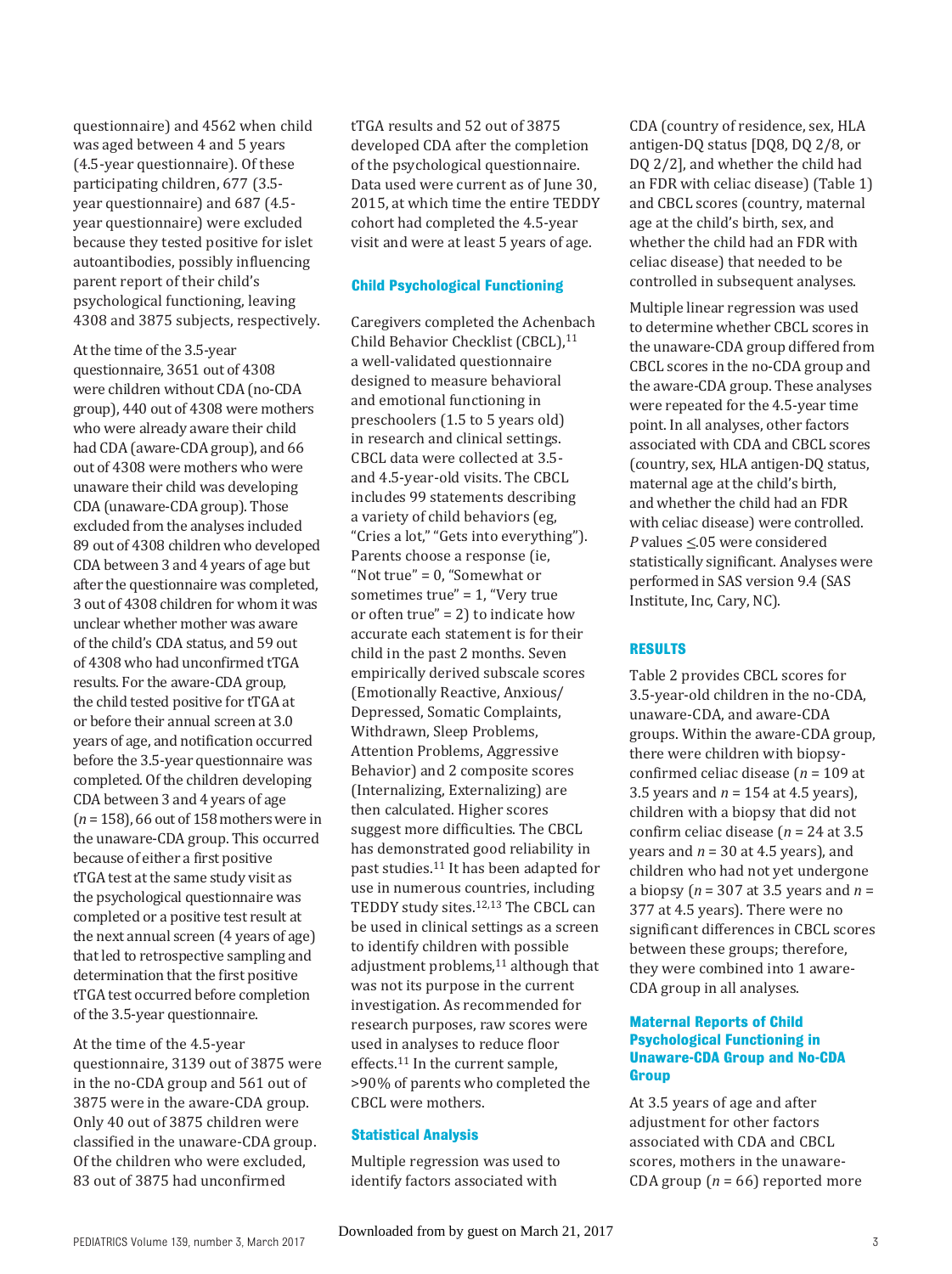symptoms on the CBCL Anxious/ Depressed (*P* = .003), Aggressive Behavior  $(P = .03)$ , and Sleep Problems (*P* = .02) subscales and the Externalizing Composite score (*P* = .04) compared with mothers in the no-CDA group  $(n = 3651)$  (Table 2). At 4.5 years of age, there were no significant differences between these groups (data not shown).

#### **Maternal Reports of Child Psychological Functioning in Unaware-CDA Group and Aware-CDA Group**

At 3.5 years, the unaware-CDA group mothers reported more symptoms on the CBCL Anxious/ Depressed (*P* < .001), Withdrawn (*P* = .04), Aggressive Behavior (*P* = .02), and Sleep Problems (*P* = .007) and the Externalizing Composite score (*P* = .02) subscales compared with mothers in the aware-CDA group  $(n = 440)$  (Table 2 and Fig 1). At 4.5 years of age, there were no significant differences (data not shown).

#### **Maternal Reports of Child Psychological Functioning in Aware-CDA Group and No-CDA Group**

The CBCL responses of mothers in the aware-CDA group were not significantly different from those of mothers in the no-CDA group (*n* = 3651) with 1 exception: Aware-CDA mothers reported significantly fewer problems on the Anxious/Depressed subscale (*P* = .03). At 4.5 years of age there were no significant differences (data not shown).

#### **Impact of Gluten-Free Diet and tTGA Titer Levels**

We conducted additional analyses to examine the role of glutenfree diet and tTGA titer levels on differences in CDA groups at 3.5 years. In the no-CDA group, 1.1% (*n* = 41) had initiated a glutenfree diet. In the 66 mothers in the unaware-CDA group, none had initiated a gluten-free diet.

**TABLE 1** Demographic Characteristics Within Status Groups Defined by Child's Seroconversion to CDA, Mother's Awareness of CDA Status, and Age of Seroconversion

|                          | Age of Child and Mother Aware of CDA Status |      |                                       |      |                                                    |      |                                                |              |
|--------------------------|---------------------------------------------|------|---------------------------------------|------|----------------------------------------------------|------|------------------------------------------------|--------------|
|                          | No CDA ≤5 y<br>$(N = 3139)$                 |      | Aware of $CDA \leq 3$<br>$y(N = 440)$ |      | Unaware of $CDA > 3$<br>to $\leq 4$ y ( $N = 66$ ) |      | Unaware of $CDA > 4$<br>to $\leq 5$ y (N = 40) |              |
| CD Risk Factor           | N                                           | %    | N                                     | %    | N                                                  | %    | N                                              | %            |
| Country                  |                                             |      |                                       |      |                                                    |      |                                                |              |
| <b>US</b>                | 1163                                        | 37.1 | 127                                   | 28.9 | 23                                                 | 34.9 | 17                                             | 42.5         |
| Finland                  | 734                                         | 23.4 | 86                                    | 19.6 | 15                                                 | 22.7 | 12                                             | 30.0         |
| Germany                  | 160                                         | 5.1  | 18                                    | 4.1  | 5                                                  | 7.6  | 1                                              | 2.5          |
| Sweden                   | 1082                                        | 34.5 | 209                                   | 47.5 | 23                                                 | 34.9 | 10                                             | 25.0         |
| HLA-DQ                   |                                             |      |                                       |      |                                                    |      |                                                |              |
| DQ8                      | 1422                                        | 45.5 | 55                                    | 12.6 | 21                                                 | 31.8 | 8                                              | 20.0         |
| DQ2/8                    | 1215                                        | 38.9 | 143                                   | 32.7 | 26                                                 | 39.4 | 19                                             | 47.5         |
| DQ2/2                    | 486                                         | 15.6 | 240                                   | 54.8 | 19                                                 | 28.8 | 13                                             | 32.5         |
| FDR with CD              |                                             |      |                                       |      |                                                    |      |                                                |              |
| No                       | 3034                                        | 97.1 | 397                                   | 90.6 | 60                                                 | 90.9 | 40                                             | 100          |
| Yes                      | 91                                          | 2.9  | 41                                    | 9.4  | 6                                                  | 9.1  | $\mathbf{0}$                                   | $\mathbf{0}$ |
| Sex                      |                                             |      |                                       |      |                                                    |      |                                                |              |
| Male                     | 1660                                        | 52.9 | 183                                   | 41.6 | 33                                                 | 50.0 | 13                                             | 32.5         |
| Female                   | 1479                                        | 47.1 | 257                                   | 58.4 | 33                                                 | 50.0 | 27                                             | 67.5         |
| Maternal age at<br>birth |                                             |      |                                       |      |                                                    |      |                                                |              |
| $<$ 25 y                 | 282                                         | 9.0  | 39                                    | 8.9  | 7                                                  | 10.6 | $\overline{2}$                                 | 5.0          |
| $25 - 35y$               | 2265                                        | 72.2 | 329                                   | 74.8 | 46                                                 | 69.7 | 31                                             | 77.5         |
| >35y                     | 592                                         | 18.9 | 72                                    | 16.4 | 13                                                 | 19.7 | 7                                              | 17.5         |

CD, celiac disease. DQ2 denotes DQA1\*0501-DQB1\*02; DQ8 denotes DQA1\*0301-DQB1\*0302.

**TABLE 2** CBCL Scores Reported by Mothers of No-CDA Children, Unaware-CDA Mothers, and Aware-CDA Mothers at 3.5 y of Age

| <b>CBCL Score</b>              | $No-CDA (N = 3651)$     | Unaware-CDA $(N = 66)$    | Aware-CDA $(N = 440)$      |
|--------------------------------|-------------------------|---------------------------|----------------------------|
|                                | Mean (SD)               | Mean (SD)                 | Mean (SD)                  |
| Internalizing Composite        | 5.72 (5.09)             | 6.80(6.75)                | 5.42 (4.86)                |
| Anxious/Depressed              | $1.26(1.57)^a$          | $1.82(2.58)^a$            | $1.01(1.34)^a$             |
| <b>Emotionally Reactive</b>    | 1.86(1.94)              | 2.05(2.41)                | 1.87(2.06)                 |
| Somatic Complaints             | 1.63 (1.78)             | 1.77(1.81)                | 1.71(1.77)                 |
| Withdrawn                      | 0.96(1.32)              | $1.17(1.40)$ <sup>a</sup> | $0.83$ (1.22) <sup>a</sup> |
| <b>Externalizing Composite</b> | $9.54(6.91)^a$          | 11.21 $(8.04)^a$          | $8.89(6.64)^a$             |
| Attention Problems             | 1.55(1.59)              | 1.65(1.70)                | 1.38(1.44)                 |
| Aggressive Behavior            | 7.99(5.80) <sup>a</sup> | 9.56(6.67) <sup>a</sup>   | $7.51(5.62)^a$             |
| Sleep Problems                 | 2.59(2.33) <sup>a</sup> | $3.32(2.64)^a$            | $2.42$ (2.21) <sup>a</sup> |
|                                |                         |                           |                            |

a Unaware-CDA group differed from the no-CDA group, the aware-CDA group, or both.

Among the 3 subgroups of aware-CDA mothers, almost all (*n* = 103, 94.5%) of aware-CDA children with biopsy-confirmed celiac disease were on a gluten-free diet, whereas the 2 other aware-CDA subgroups had much lower rates of following a gluten-free diet (aware-CDA with biopsy that failed to confirm celiac disease: *n* = 3, 12.5%; aware-CDA with no biopsy: *n* = 20, 6.5%). No differences were found in CBCL scores for aware-CDA mothers based on whether the child was on a gluten-free diet. Similarly, no

association was found between CBCL scores and tTGA levels at 3.5 years.

#### **DISCUSSION**

The current study prospectively examined psychological manifestations of CDA in young children as a function of mothers' awareness of their child's CDA status. At 3.5 years, mothers who were unaware of their child's CDA reported more child anxious and depressed symptoms, aggressive behaviors,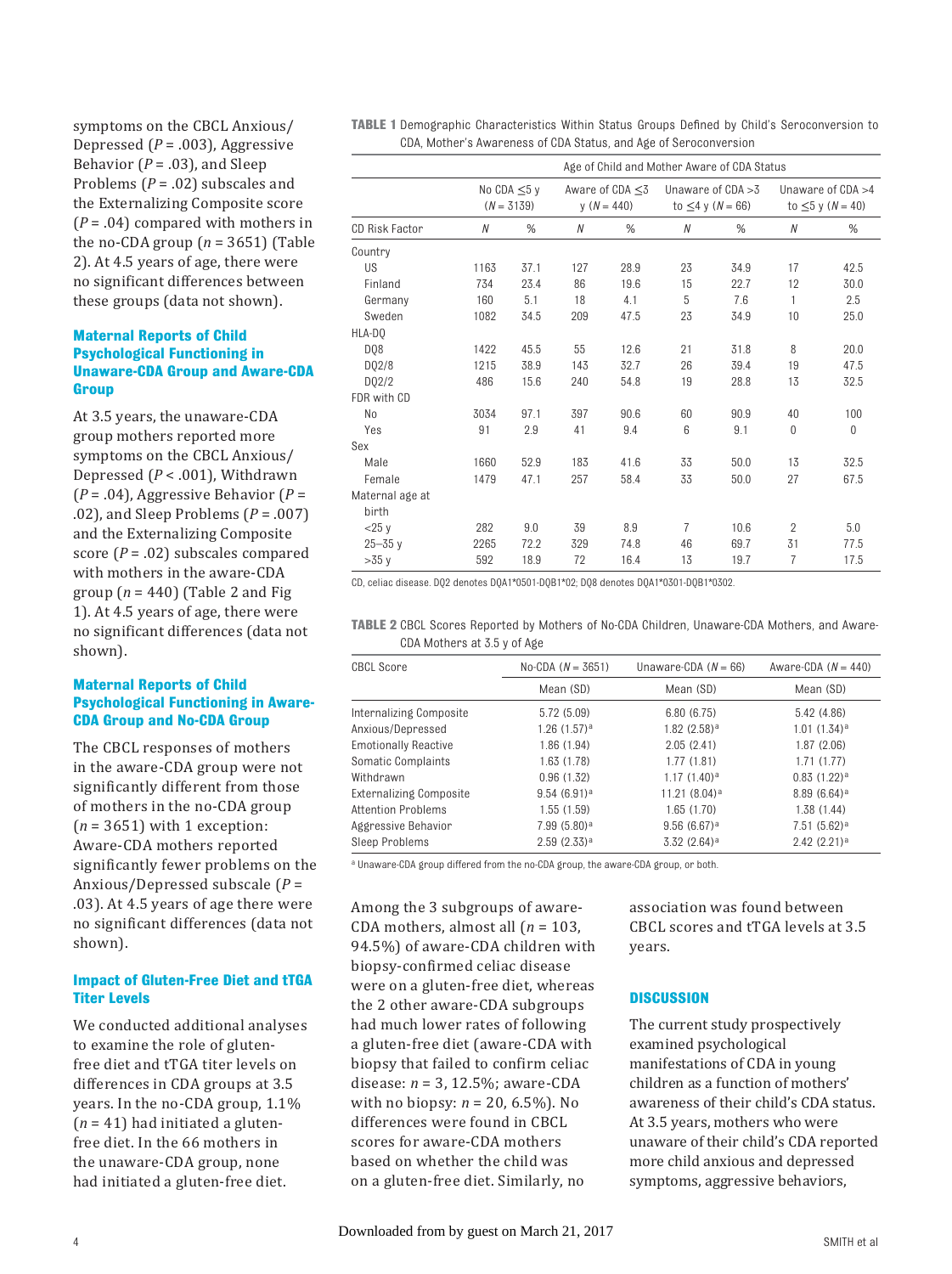and sleep problems than mothers of children without CDA. These results support previous studies documenting depression, anxiety, and sleep problems as possible manifestations of celiac disease. $1,3,5$ The current study provides even greater support for this association because mothers were unaware of their child's CDA status at the time of symptom reporting. Interestingly, when mothers are aware of their child's CDA, they report levels of psychological symptoms that are similar to, or lower than, mothers of children with no CDA. However, it is important to note that group means were in all cases below clinical cutoffs on the CBCL, suggesting that these are subclinical differences. Furthermore, our findings did not support these relationships between CDA and psychological symptoms in children at 4.5 years of age.

Parent awareness of the child's CDA had a strong influence on parent reports of psychological symptoms at 3.5 years of age, which mirrors our previous study focusing on physical symptom reporting. In our previous work, awareness that a child has CDA is associated with more parentreported child physical symptoms. 7 We have now shown that awareness of a child's CDA is associated with decreased mother reports of child psychological symptoms. Perhaps the knowledge of the child's CDA increases a parent's sensitivity to physical discomforts of their child while providing an alternative explanation for any psychological symptoms the child exhibits. Given that the initiation of a gluten-free diet and the level of tTGA titers may affect a child's symptoms related to CDA, we also examined these variables. Neither gluten-free diet (present almost exclusively in children with biopsy-confirmed celiac disease) nor tTGA levels were associated with psychological functioning. This finding was unexpected, because both factors can be related to celiac



Mean (95% CI) adjusted<sup>1</sup> difference in CBCL score (unaware-CDA group vs. aware CDA group)

#### **FIGURE 1**

Difference in CBCL scores between the unaware-CDA group and aware-CDA group. Positive values indicate that the unaware-CDA group had higher CBCL scores. 1Difference in CBCL score was adjusted for country of birth, HLA antigen risk group, sex, FDR with celiac disease, and maternal age at birth.

disease symptoms (eg, gluten-free diet can ameliorate symptoms). Imprecise data related to duration of gluten-free diet in the children with celiac disease may have contributed to this lack of an association.

In terms of the relationship between CDA and psychological functioning, our findings suggest that the age of the child is very important. Parents who were unaware of their child's CDA reported more child psychological symptoms than parents of children without CDA when children were 3.5 years of age; this finding was not observed among parents of children 4.5 years of age. This pattern of results is remarkably similar to that reported previously for physical symptoms. 7 In this previous study, parents of 2- and 3-year-old children, but not 4-year-old children, were more likely to report child physical symptoms in

children with CDA than in children without CDA. These differences suggest that the presentation of CDA depends on the age of the child, and we postulate several explanations for this finding. First, perhaps children developing CDA at a younger age have more significant disease pathology, yielding more noticeable symptoms, both psychological and physical. Second, younger children, who have less developed verbal skills, may be more likely to express physical discomfort (eg, gastrointestinal symptoms) through emotional symptoms, such as crying or appearing depressed, than older children. In fact, child development research supports the assertion that children respond differently to internal states as they develop, with younger children more often expressing internal states such as pain with behaviors rather than using verbal explanations.<sup>14</sup> By 4 to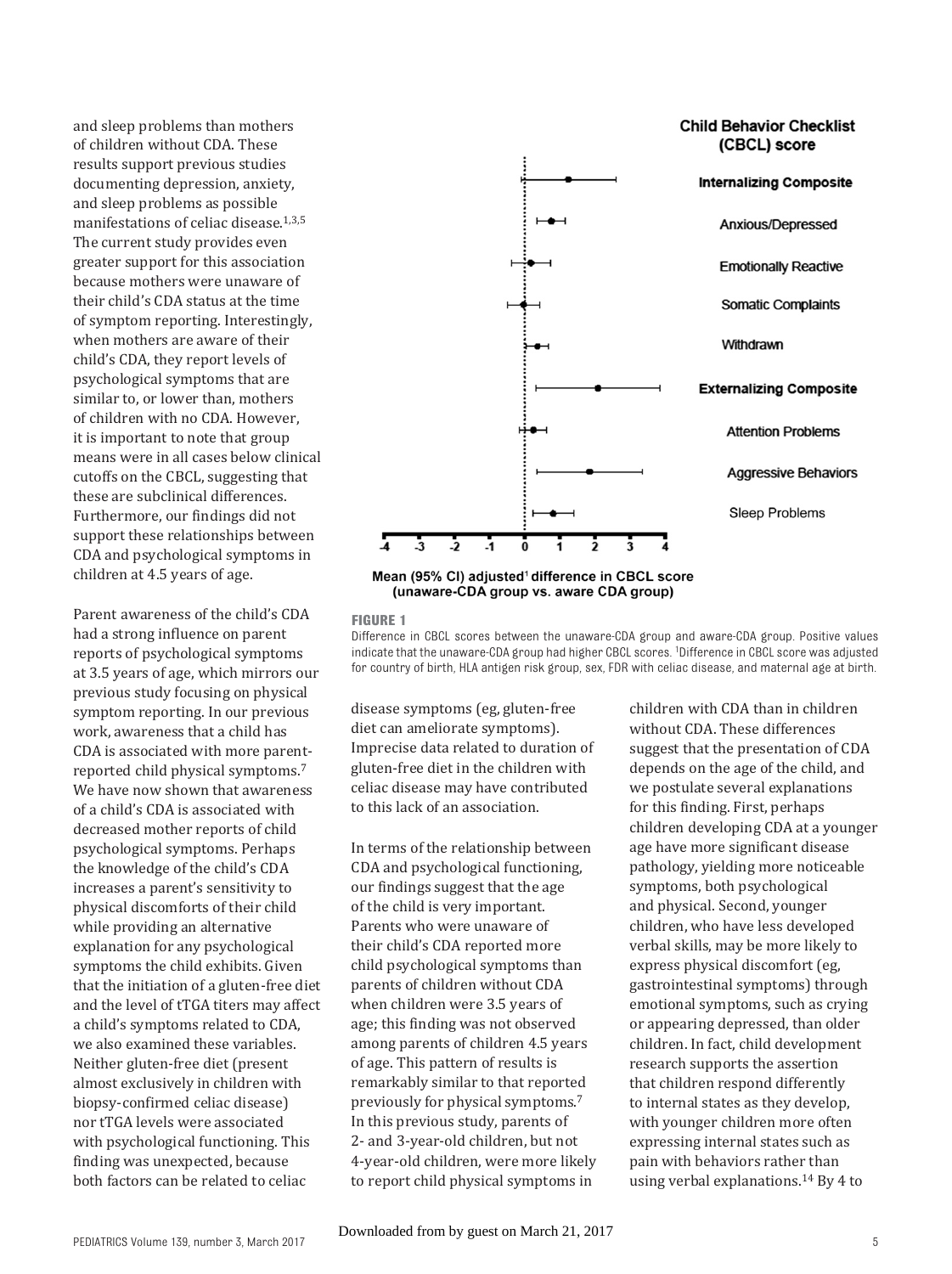5 years of age, children are able to more effectively verbalize physical discomfort to their parents and are less likely to manifest their discomfort through psychological symptoms.<sup>15</sup> Third, older children may be better able to acclimate to mild physical distress associated with celiac disease than younger children, accepting celiac symptoms as "normal" given their chronicity and, as a consequence, report fewer psychological and physical symptoms. 16

The current study has several strengths, including the prospective design and the inclusion of a large, international cohort of children. There were also limitations. Among our 4.5-year-old children, very few mothers were unaware of their child's CDA status, limiting our power to detect differences between groups. Given our cohort of children genetically at risk for T1D and celiac disease, findings may not be applicable to a more general population. We focused on CDA, and not celiac disease per se, because many of the children with CDA had not undergone endoscopic testing at the time of analysis. Study results may vary if only biopsy-confirmed cases of celiac disease are included, although we did not find differences in psychological functioning between children with biopsy-confirmed celiac and those without endoscopic testing. CDA may represent an earlier stage of the disease with less impact on the small intestine and fewer clinical manifestations. 16 However, it is important to reiterate that within TEDDY, the majority (>80%) of children with CDA who underwent an intestinal biopsy have confirmed celiac disease.<sup>7</sup> In fact, CDA may be a more objective measure of disease process because serological testing is not dependent on inherent differences in endoscopic methods (eg, endoscopic sample cutoff differences, human variation in biopsy interpretation).

#### **CONCLUSIONS**

This is the first prospective study to demonstrate an association between CDA and mother-reported subclinical psychological symptoms in very young children before mothers are aware of their child's CDA status. These findings are particularly noteworthy because mothers were unaware of their child's CDA status, eliminating the potential bias of retrospective reporting. Although pediatricians are probably cognizant of the importance tTGA screening when children present with more typical physical symptoms of celiac disease, such as gastrointestinal upset, this study suggests that providers should also attend to psychological symptoms such as anxiety and depression, aggressive behavior, and sleep problems. In fact, pediatricians may want to recommend tTGA testing in children <4 years of age with a family history of celiac disease if parents report child psychological symptoms.

#### **ACKNOWLEDGMENT**

We gratefully acknowledge the TEDDY Study Group (see Appendix).

#### **APPENDIX: THE TEDDY STUDY GROUP**

#### **Colorado Clinical Center**

Marian Rewers, MD, PhD, PI, 1, 4-6, 10, 11 Kimberly Bautista, 12 Judith Baxter, 9, 10, 12, 15 Ruth Bedoy, 2 Daniel Felipe-Morales, Brigitte I. Frohnert, MD, 2,14 Patricia Gesualdo, 2,6,12,14,15 Michelle Hoffman, 12-14 Rachel Karban, 12 Edwin Liu, MD,<sup>13</sup> Jill Norris, PhD,<sup>2,3,12</sup> Adela Samper-Imaz, Andrea Steck, MD, 3, 14 Kathleen Waugh, 6, 7, 12, 15 and Hali Wright.12 University of Colorado, Anschutz Medical Campus, Barbara Davis Center for Childhood Diabetes.

#### **Georgia/Florida Clinical Center**

Jin-Xiong She, PhD, PI, <sup>1, 3, 4, 11</sup> Desmond Schatz, MD,\*4,5,7,8 Diane Hopkins,<sup>12</sup> Leigh Steed, <sup>12-15</sup> Jamie Thomas, \*6,12

Janey Adams, \*12 Katherine Silvis, 2 Michael Haller, MD, \*14 Melissa Gardiner, Richard McIndoe, PhD, Ashok Sharma, Joshua Williams, Gabriela Young, Stephen W. Anderson, MD,<sup>†</sup> and Laura Jacobsen, MD.\*14 Center for Biotechnology and Genomic Medicine, Augusta University. \*University of Florida; †Pediatric Endocrine Associates, Atlanta.

#### **Germany Clinical Center**

Anette G. Ziegler, MD, PI, 1,3,4,11 Andreas Beyerlein, PhD,<sup>2</sup> Ezio Bonifacio PhD, \*5 Michael Hummel, MD,<sup>13</sup> Sandra Hummel, PhD,<sup>2</sup> Kristina Foterek, †2 Nicole Janz, Mathilde Kersting, PhD,<sup>†2</sup> Annette Knopff.<sup>7</sup> Sibylle Koletzko, MD, <sup>‡13</sup> Claudia Peplow, <sup>12</sup> Roswith Roth, PhD, 9 Marlon Scholz, Joanna Stock, 9,12 Elisabeth Strauss, 12,14 Katharina Warncke, MD.<sup>14</sup> Lorena Wendel, and Christiane Winkler, PhD.<sup>2,12,15</sup> Forschergruppe Diabetes e.V. and Institute of Diabetes Research, Helmholtz Zentrum München, and Klinikum rechts der Isar, Technische Universität München. \*Center for Regenerative Therapies, TU Dresden; †Research Institute for Child Nutrition, Dortmund; ‡Dr. von Hauner Children's Hospital, Department of Gastroenterology, Ludwig Maximillians University Munich.

#### **Finland Clinical Center**

Jorma Toppari, MD, PhD, PI, \* † 1,4, 11, 14 Olli G. Simell, MD, PhD, \*<sup>†1,4,11,13</sup> Annika Adamsson, PhD, †12 Suvi Ahonen, ‡§‖ Heikki Hyöty, MD, PhD, ‡§6 Jorma Ilonen, MD, PhD, \*¶3 Sanna Jokipuu, † Tiina Kallio, † Leena Karlsson, † Miia Kähönen, ‖# Mikael Knip, MD, PhD,  $\frac{455}{5}$  Lea Kovanen,  $\frac{48}{10}$ Mirva Koreasalo, <sup>द2</sup> Kalle Kurppa, MD, PhD, ‡§13 Tiina Latva-aho, \*\* Maria Lönnrot, MD, PhD, ‡§6 Elina Mäntymäki,<sup>†</sup> Katja Multasuo,\*\* Juha Mykkänen, PhD, \*<sup>3</sup> Tiina Niininen, <sup>‡§12</sup> Sari Niinistö,<sup>§¶</sup> Mia Nyblom,‡§ Petra Rajala, † Jenna Rautanen, §¶ Anne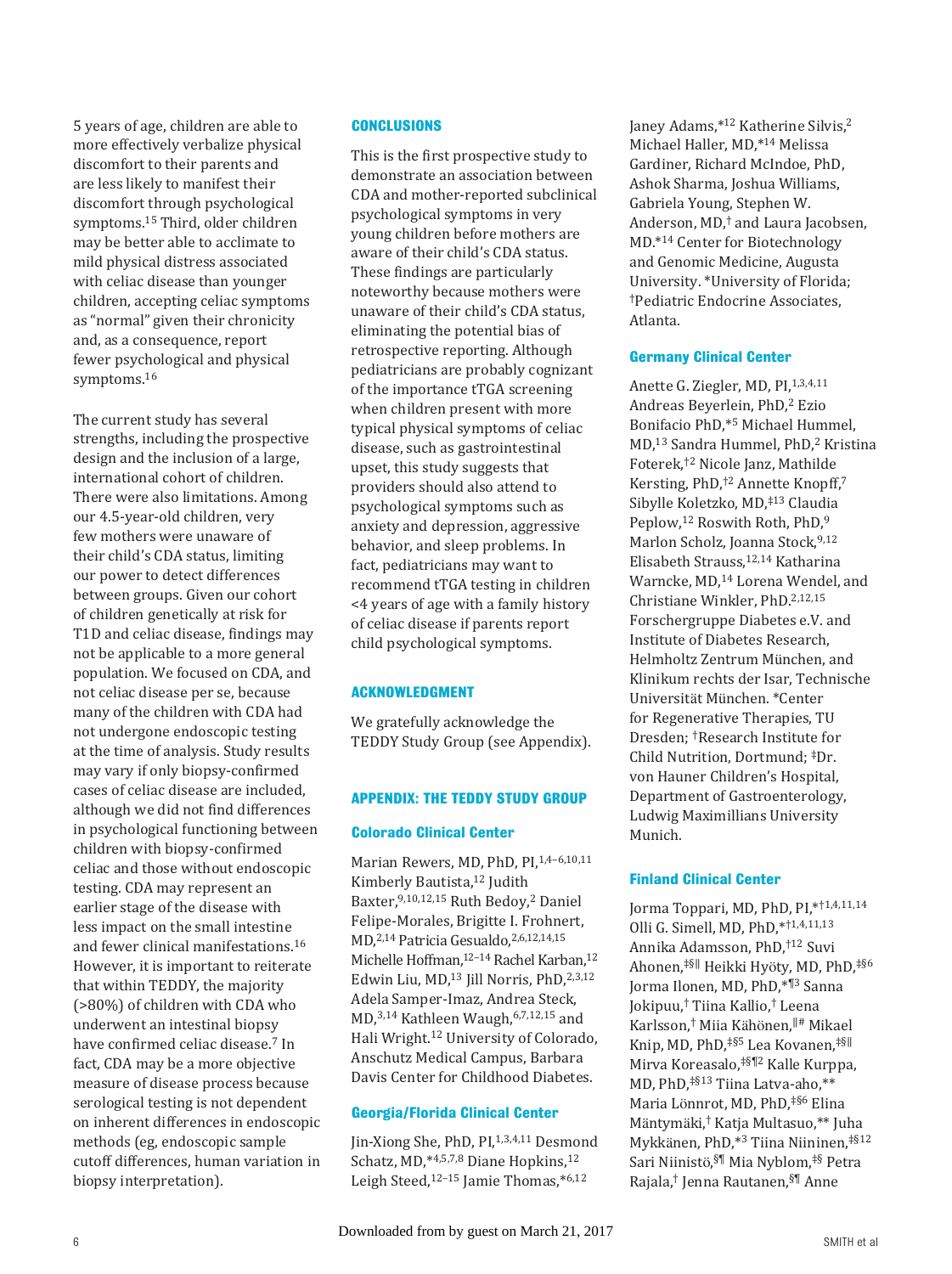Riikonen, ‡§¶ Mika Riikonen, † Jenni Rouhiainen,<sup>†</sup> Minna Romo,<sup>†</sup> Tuula Simell, PhD, Ville Simell, \*†13 Maija Sjöberg, \*†12, 14 Aino Stenius, \*\*12 Maria Leppänen,† Sini Vainionpää,† Eeva Varjonen, \*†12 Riitta Veijola, MD, PhD, 14 Suvi M. Virtanen, MD, PhD, <sup>द2</sup> Mari Vähä-Mäkilä,† Mari Åkerlund,‡§¶ and Katri Lindfors, PhD.‡13 \*University of Turku; †Turku University Hospital, Hospital District of Southwest Finland; ‡University of Tampere; §Tampere University Hospital, ‖Oulu University Hospital; ¶National Institute for Health and Welfare, Finland; #University of Kuopio; \*\*University of Oulu.

#### **Sweden Clinical Center**

Åke Lernmark, PhD, PI, 1,3-6,8,10,11,15 Daniel Agardh, MD, PhD, 13 Carin Andrén Aronsson, 2,13 Maria Ask, Jenny Bremer, Ulla-Marie Carlsson, Corrado Cilio, PhD, MD,<sup>5</sup> Emelie Ericson-Hallström, Lina Fransson, Thomas Gard, Joanna Gerardsson, Rasmus Bennet, Monica Hansen, Gertie Hansson, 12 Cecilia Harmby, Susanne Hyberg, Fredrik Johansen, Berglind Jonsdottir, MD, Helena Elding Larsson, MD, PhD, 6,14 Sigrid Lenrick Forss, Markus Lundgren, <sup>14</sup> Maria Månsson-Martinez, Maria Markan, Jessica Melin, 12 Zeliha Mestan, Kobra Rahmati, Anita Ramelius, Anna Rosenquist, Falastin Salami, Sara Sibthorpe, Birgitta Sjöberg, Ulrica Swartling, PhD, 9,12 Evelyn Tekum Amboh, Carina Törn, PhD, 3, 15 Anne Wallin, Åsa Wimar, 12, 14 and Sofie Åberg. Lund University.

#### **Washington Clinical Center**

William A. Hagopian, MD, PhD, PI, <sup>1, 3-7, 11, 13, 14</sup> Michael Killian, <sup>6, 7, 12, 13</sup> Claire Cowen Crouch, <sup>12, 14, 15</sup> Jennifer Skidmore,<sup>2</sup> Josephine Carson, Kayleen

Dunson, Rachel Hervey, Corbin Johnson, Rachel Lyons, Arlene Meyer, Denise Mulenga, Allison Schwartz, Joshua Stabbert, Alexander Tarr, Morgan Uland, and John Willis. Pacific Northwest Diabetes Research Institute.

#### **Pennsylvania Satellite Center**

Dorothy Becker, MD, Margaret Franciscus, MaryEllen Dalmagro-Elias Smith,<sup>2</sup> Ashi Daftary, MD, Mary Beth Klein, and Chrystal Yates. Children's Hospital of Pittsburgh of UPMC.

#### **Data Coordinating Center**

Jeffrey P. Krischer, PhD, PI, 1,4,5,10,11 Michael Abbondondolo, Sarah Austin-Gonzalez, Maryouri Avendano, Sandra Baethke, Rasheedah Brown, 12,15 Brant Burkhardt, PhD, 5,6 Martha Butterworth,<sup>2</sup> Joanna Clasen, David Cuthbertson, Christopher Eberhard, Steven Fiske,<sup>9</sup> Dena Garcia, Jennifer Garmeson, Veena Gowda, Kathleen Heyman, Francisco Perez Laras, Hye-Seung Lee, PhD, 1,2, 13, 15 Shu Liu, Xiang Liu, PhD, 2,3,9,14 Kristian Lynch, PhD, 5, 6, 9, 15 Jamie Malloy, Cristina McCarthy, 12,15 Steven Meulemans, Hemang Parikh, PhD,<sup>3</sup> Chris Shaffer, Laura Smith, PhD, 9,12 Susan Smith, 12,15 Noah Sulman, PhD, Roy Tamura, PhD, 1,2,13 Ulla Uusitalo, PhD, 2,15 Kendra Vehik, PhD, 4-6, 14, 15 Ponni Vijayakandipan, Keith Wood, and Jimin Yang, PhD, RD<sup>2,15</sup> Past staff: Lori Ballard, David Hadley, PhD, and Wendy McLeod. University of South Florida.

#### **Project Scientist**

Beena Akolkar, PhD.<sup>1,3-7,10,11</sup> National Institutes of Diabetes and Digestive and Kidney Diseases.

#### **HLA Reference Laboratory**

Henry Erlich, PhD, Steven J. Mack, PhD, and Anna Lisa Fear. Center for Genetics, Children's Hospital Oakland Research Institute.

#### **Repository**

Sandra Ke and Niveen Mulholland, PhD. NIDDK Biosample Repository at Fisher BioServices.

#### **Other Contributors**

Kasia Bourcier, PhD,<sup>5</sup> National Institutes of Allergy and Infectious Diseases. Thomas Briese, PhD,<sup>6,15</sup> Columbia University. Suzanne Bennett J ohnson, PhD, 9,12 Florida State University. Eric Triplett, PhD, 6 University of Florida.

#### **Committees**

<sup>1</sup>Ancillary Studies, <sup>2</sup>Diet, <sup>3</sup>Genetics, <sup>4</sup>Human Subjects/Publicity/ Publications, 5Immune Markers, <sup>6</sup>Infectious Agents, <sup>7</sup>Laboratory Implementation, <sup>8</sup>Maternal Studies,<br><sup>9</sup>Psychosocial, <sup>10</sup>Quality Assurance, <sup>11</sup>Steering, <sup>12</sup>Study Coordinators, 13Celiac Disease, 14Clinical Implementation, and 15Quality Assurance Subcommittee on Data Quality.

#### **ABBREVIATIONS**

CBCL: Achenbach Child Behavior Checklist CDA: celiac disease autoimmunity FDR: first-degree relative T1D: type 1 diabetes TEDDY: The Environmental Determinants of Diabetes in the Young tTGA: tissue transglutaminase autoantibodies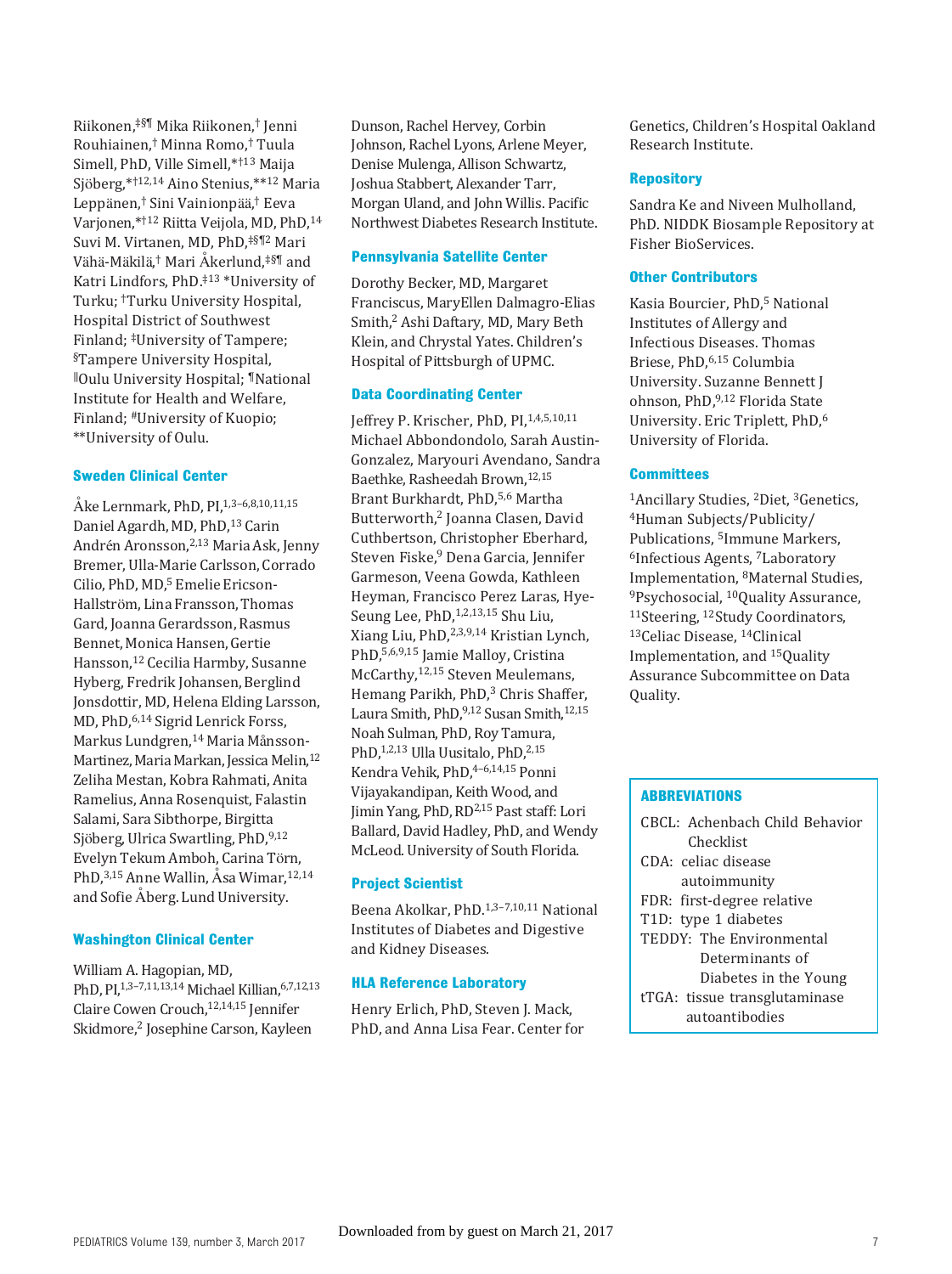the data, advised in presentation of analysis results, and revised the drafts critically for important intellectual content; and all authors approved the final manuscript as submitted.

**DOI:** 10.1542/peds.2016-2848

Accepted for publication Dec 9, 2016

 Address correspondence to Daniel Agardh, MD, PhD, Unit of Diabetes and Celiac Disease, CRC Bldg 91, Floor 10, Jan Waldenströms Gata 35, S-205 02 Malmö, Sweden. E-mail: daniel.agardh@med.lu.se

PEDIATRICS (ISSN Numbers: Print, 0031-4005; Online, 1098-4275).

Copyright © 2017 by the American Academy of Pediatrics

FINANCIAL DISCLOSURE: The authors have indicated they have no financial relationships relevant to this article to disclose.

FUNDING: Funded by National Institute of Diabetes and Digestive and Kidney Diseases grants U01 DK63829, U01 DK63861, U01 DK63821, U01 DK63865, U01 DK63865, U01 DK63836, U01 DK63790, UC4 DK63829, UC4 DK63861, UC4 DK63821, UC4 DK63865, UC4 DK63863, UC4 DK63836, UC4 DK95300, UC4 DK100238, and UC4 DK106955, and contract no. HHSN267200700014C and the National Institute of Allergy and Infectious Diseases, National Institute of Child Health and Human Development, National Institute of Environmental Health Sciences, Juvenile Diabetes Research Foundation, and Centers for Disease Control and Prevention. (NIH). Supported in part by the NIH/NCATS Clinical and Translational Science Awards to the University of Florida (UL1 TR000064) and the University of Colorado (UL1 TR001082). Funded by the National Institutes of Health (NIH).

POTENTIAL CONFLICT OF INTEREST: The authors have indicated they have no potential conflicts of interest to disclose.

COMPANION PAPER: A companion to this article can be found online at www.pediatrics.org/cgi/doi/10.1542/peds.2016-4323.

#### **REFERENCES**

- 1. D'Amico MA, Holmes J, Stavropoulos SN, et al. Presentation of pediatric celiac disease in the United States: prominent effect of breastfeeding. *Clin Pediatr (Phila)*. 2005;44(3):249–258
- 2. Green PH, Cellier C. Celiac disease. *N Engl J Med*. 2007;357(17):1731–1743
- 3. Niederhofer H, Pittschieler K. A preliminary investigation of ADHD symptoms in persons with celiac disease. *J Atten Disord*. 2006;10(2):200–204
- 4. Sander HW, Magda P, Chin RL, et al. Cerebellar ataxia and coeliac disease. *Lancet*. 2003;362(9395):1548
- 5. Pynnönen PA, Isometsä ET, Aronen ET, Verkasalo MA, Savilahti E, Aalberg VA. Mental disorders in adolescents with celiac disease. *Psychosomatics*. 2004;45(4):325–335
- 6. Lichtwark IT, Newnham ED, Robinson SR, et al. Cognitive impairment in coeliac disease improves on a gluten-free diet and correlates with histological and serological indices of disease severity. *Aliment Pharmacol Ther*. 2014;40(2):160–170
- 7. Agardh D, Lee HS, Kurppa K, et al; TEDDY Study Group. Clinical features of celiac disease: a prospective birth cohort. *Pediatrics*. 2015;135(4):627–634
- 8. Liu E, Lee HS, Aronsson CA, et al; TEDDY Study Group. Risk of pediatric celiac disease according to HLA haplotype and country. *N Engl J Med*. 2014;371(1):42–49
- 9. TEDDY Study Group. The Environmental Determinants of Diabetes in the Young (TEDDY) study: study design. *Pediatr Diabetes*. 2007;8(5):286–298
- 10. Vehik K, Fiske SW, Logan CA, et al; TEDDY Study Group. Methods, quality control and specimen management in an international multicentre investigation of type 1 diabetes: TEDDY. *Diabetes Metab Res Rev*. 2013;29(7):557–567
- 11. Achenbach TM, Rescorla LA. *Manual for the ASEBA Preschool Forms & Profi les*. Burlington, VT: University of Vermont, Research Center for Children, Youth, & Families; 2000
- 12. Ivanova MY, Achenbach TM, Rescorla LA, et al. Preschool psychopathology reported by parents in 23 societies: testing the seven-syndrome model of the child behavior checklist for ages 1.5-5. *J Am Acad Child Adolesc Psychiatry*. 2010;49(12):1215–1224
- 13. Månsson J, Stjernqvist K, Bäckström M. Behavioral outcomes at corrected age 2.5 years in children born extremely preterm. *J Dev Behav Pediatr*. 2014;35(7):435–442
- 14. Wellman HM, Harris PL, Banerjee M, et al. Early understanding of emotion: evidence from natural language. *Cogn Emotion*. 1995;9(2/3):117–149
- 15. Rebok G, Riley A, Forrest C, et al. Elementary school-aged children's reports of their health: a cognitive interviewing study. *Qual Life Res*. 2001;10(1):59–70
- 16. Kurppa K, Ashorn M, Iltanen S, et al. Celiac disease without villous atrophy in children: a prospective study. *J Pediatr*. 2010;157(3):373–380, 380.e1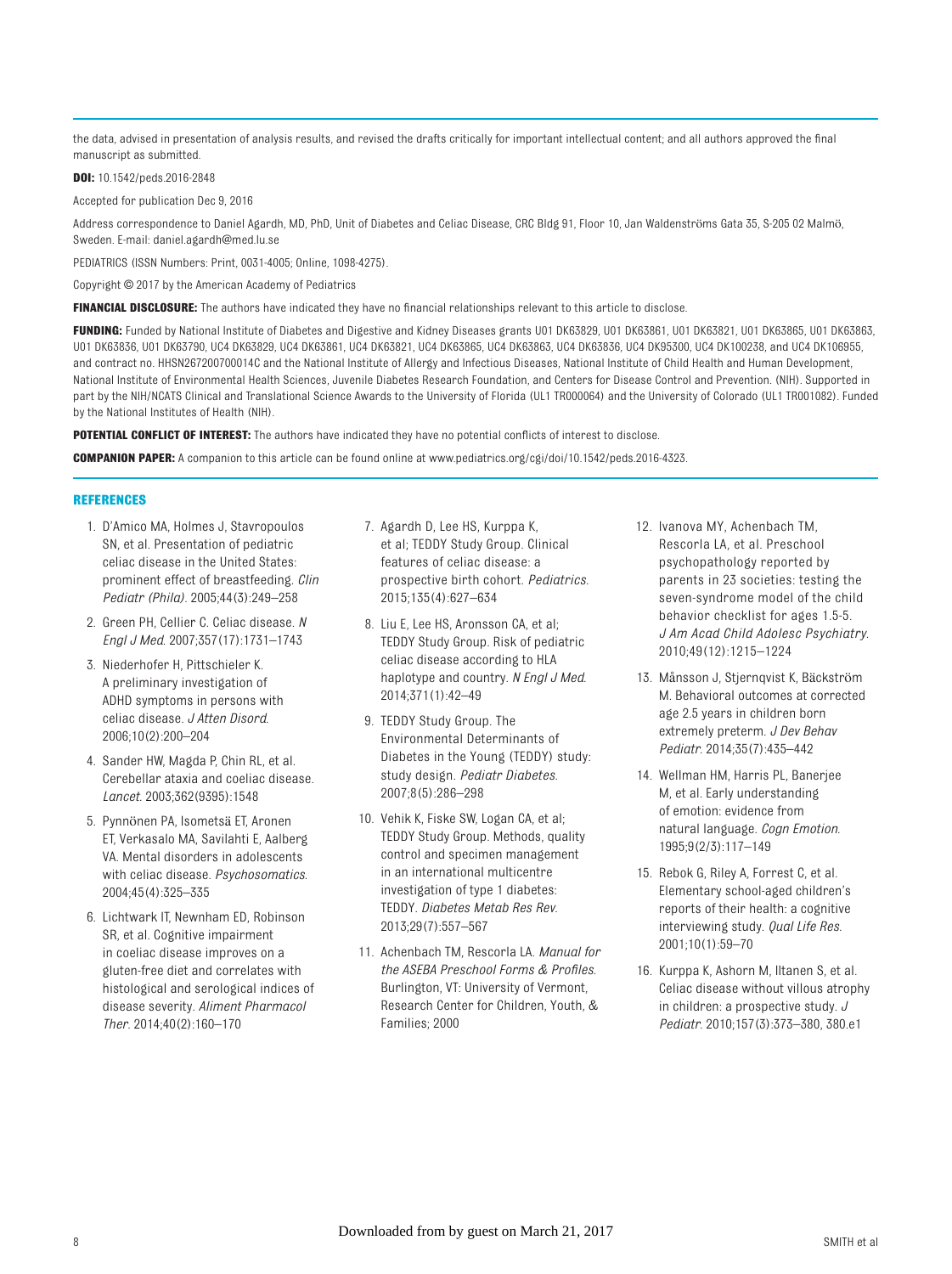DOI: 10.1542/peds.2016-2848 *Pediatrics* 2017;139;; originally published online February 20, 2017; Edwin Liu, Suzanne Bennett Johnson, Daniel Agardh and The TEDDY study group Laura B. Smith, Kristian F. Lynch, Kalle Kurppa, Sibylle Koletzko, Jeffrey Krischer, **Psychological Manifestations of Celiac Disease Autoimmunity in Young Children**

| <b>Updated Information &amp;</b><br><b>Services</b> | including high resolution figures, can be found at:<br>/content/139/3/e20162848.full.html                                                                                                                                              |
|-----------------------------------------------------|----------------------------------------------------------------------------------------------------------------------------------------------------------------------------------------------------------------------------------------|
| <b>References</b>                                   | This article cites 15 articles, 3 of which can be accessed free<br>at:<br>/content/139/3/e20162848.full.html#ref-list-1                                                                                                                |
| <b>Citations</b>                                    | This article has been cited by 2 High Wire-hosted articles:<br>/content/139/3/e20162848.full.html#related-urls                                                                                                                         |
| <b>Subspecialty Collections</b>                     | This article, along with others on similar topics, appears in<br>the following collection(s):<br>Gastroenterology<br>/cgi/collection/gastroenterology_sub<br><b>Psychiatry/Psychology</b><br>/cgi/collection/psychiatry_psychology_sub |
| Permissions & Licensing                             | Information about reproducing this article in parts (figures,<br>tables) or in its entirety can be found online at:<br>/site/misc/Permissions.xhtml                                                                                    |
| <b>Reprints</b>                                     | Information about ordering reprints can be found online:<br>/site/misc/reprints.xhtml                                                                                                                                                  |

rights reserved. Print ISSN: 0031-4005. Online ISSN: 1098-4275. Grove Village, Illinois, 60007. Copyright © 2017 by the American Academy of Pediatrics. All and trademarked by the American Academy of Pediatrics, 141 Northwest Point Boulevard, Elk publication, it has been published continuously since 1948. PEDIATRICS is owned, published, PEDIATRICS is the official journal of the American Academy of Pediatrics. A monthly





DEDICATED TO THE HEALTH OF ALL CHILDREN™